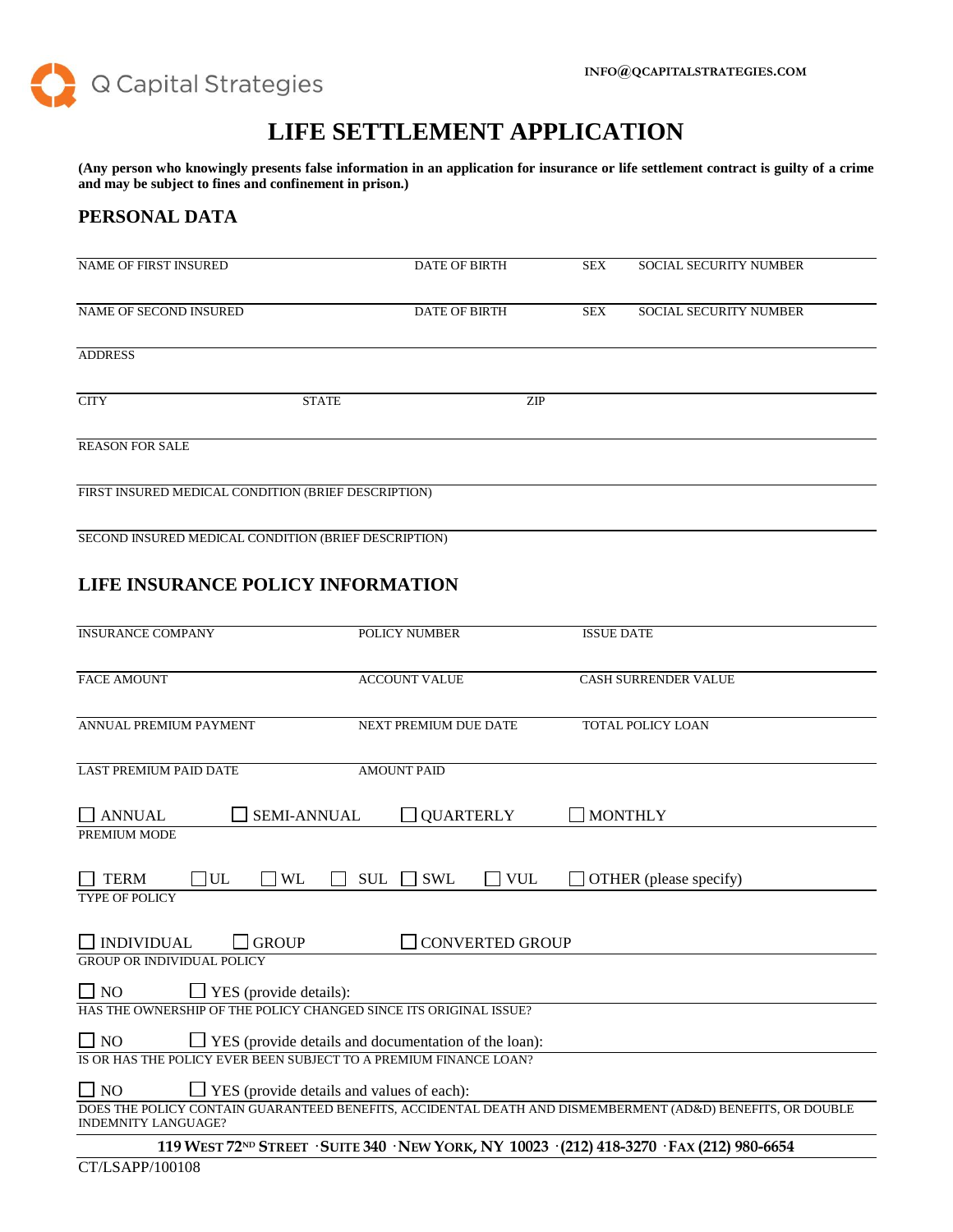| Q CAPITAL STRATEGIES, LLC                                                 | LIFE SETTLEMENT APPLICATION · PAGE 2 |                                  |
|---------------------------------------------------------------------------|--------------------------------------|----------------------------------|
| <b>POLICY OWNER(S)</b>                                                    |                                      |                                  |
| NAME OF POLICY OWNER(S)                                                   |                                      | SOCIAL SECURITY OR TAX ID NUMBER |
| NAME OF PRESIDENT (IF CORPORATE OWNED)                                    | NAME OF CORPORATE SECRETARY          |                                  |
| NAME OF MANAGER (IF LLC OWNED)                                            |                                      |                                  |
| NAME OF TRUSTEE (S) (IF TRUST OWNED)                                      | DATE OF TRUST                        |                                  |
| <b>ADDRESS</b>                                                            |                                      |                                  |
| <b>CITY</b>                                                               | <b>STATE</b>                         | ZIP                              |
| If individually owned, has Policy Owner ever been? (check all that apply) |                                      |                                  |

If more than one policy is being submitted, please attach an additional page including Policy Owner(s) and life insurance policy information as requested above.

 $\Box$  Married  $\Box$  Divorced  $\Box$  Legally Separated  $\Box$  Widowed  $\Box$  Bankrupt

#### **MEDICAL INFORMATION**

**FIRST INSURED**

| NAME OF PRIMARY PHYSICIAN    | TELEPHONE WITH AREA CODE |                          |  |
|------------------------------|--------------------------|--------------------------|--|
| <b>ADDRESS</b>               |                          |                          |  |
| <b>CITY</b>                  | <b>STATE</b>             | <b>ZIP</b>               |  |
| NAME OF SPECIALIST PHYSICIAN | <b>SPECIALTY</b>         | TELEPHONE WITH AREA CODE |  |
| <b>ADDRESS</b>               |                          |                          |  |
| <b>CITY</b>                  | <b>STATE</b>             | <b>ZIP</b>               |  |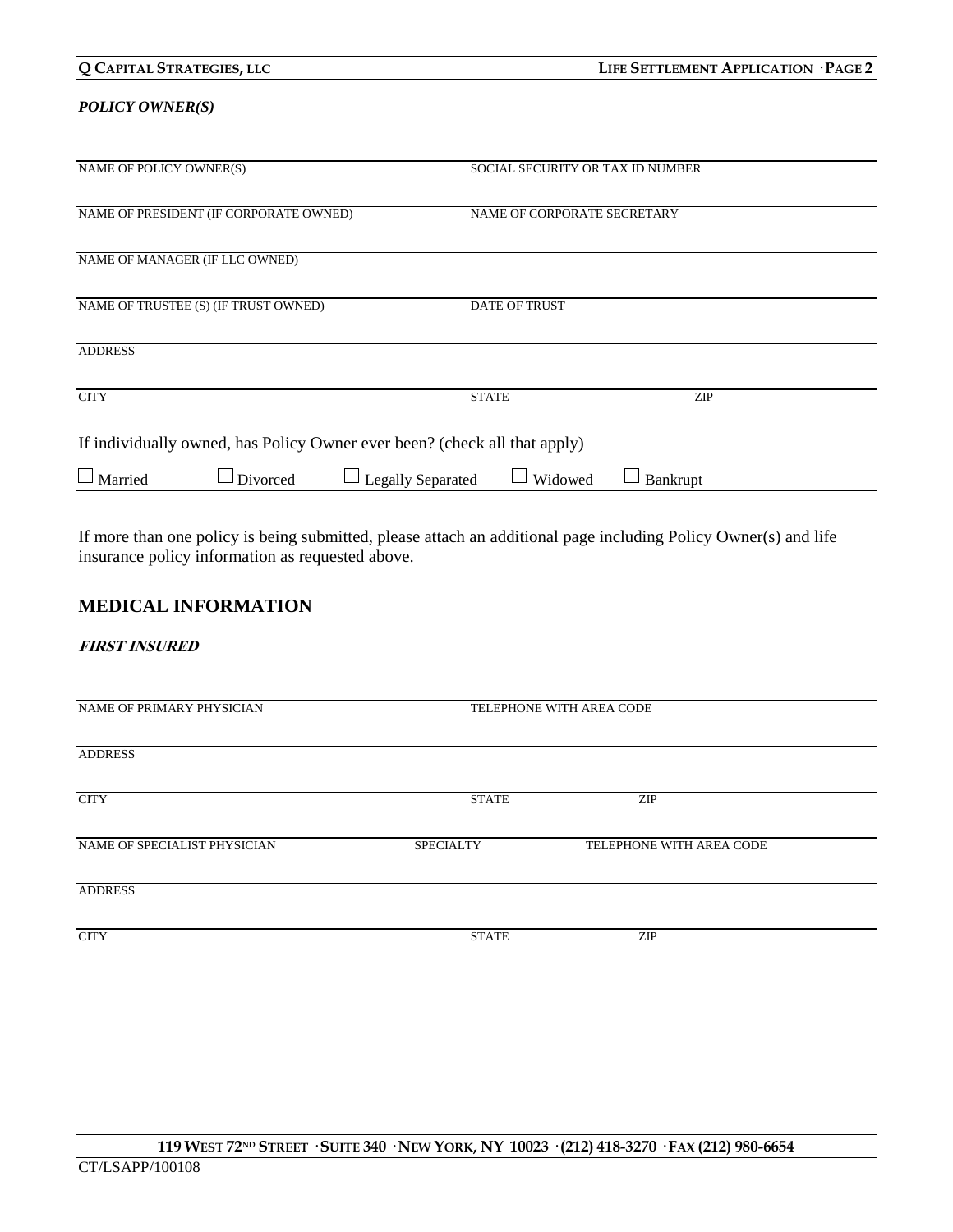# **SECOND INSURED**

| NAME OF PRIMARY PHYSICIAN    | TELEPHONE WITH AREA CODE |                          |  |
|------------------------------|--------------------------|--------------------------|--|
|                              |                          |                          |  |
| <b>ADDRESS</b>               |                          |                          |  |
| <b>CITY</b>                  | <b>STATE</b>             | <b>ZIP</b>               |  |
|                              |                          |                          |  |
| NAME OF SPECIALIST PHYSICIAN | <b>SPECIALTY</b>         | TELEPHONE WITH AREA CODE |  |
| <b>ADDRESS</b>               |                          |                          |  |
|                              |                          |                          |  |
| <b>CITY</b>                  | <b>STATE</b>             | <b>ZIP</b>               |  |

If there are any other physicians who have treated the Insured(s) in the last five years, please attach an additional page including full name of physician(s), specialty, address and telephone number with area code.

## *The following will be needed to obtain an offer:*

- Copy of the insurance policy and current statement of values
- In-force illustrations showing zero cash value at maturity:
	- If Universal Life policy, submit minimum premium payments
	- If Term policy, submit a current illustration and a conversion illustration to a permanent policy showing minimum premium payments
	- If Whole Life policy, submit a vanishing premium illustration

## **This Life Settlement Application will be attached to and form a part of any Life Settlement Contract entered between the Policy Owner(s) and Q Capital Strategies, LLC.**

**Any person who knowingly presents false information in an application for insurance or life settlement contract is guilty of a crime and may be subject to fines and confinement in prison.**

| <b>SIGNATURE OF FIRST INSURED</b>           | <b>DATE</b> |  |
|---------------------------------------------|-------------|--|
|                                             |             |  |
|                                             |             |  |
|                                             |             |  |
|                                             |             |  |
| SIGNATURE OF SECOND INSURED (IF APPLICABLE) | <b>DATE</b> |  |
|                                             |             |  |
|                                             |             |  |
|                                             |             |  |
|                                             |             |  |
| SIGNATURE OF POLICY OWNER(S)                | <b>DATE</b> |  |
|                                             |             |  |
|                                             |             |  |
|                                             |             |  |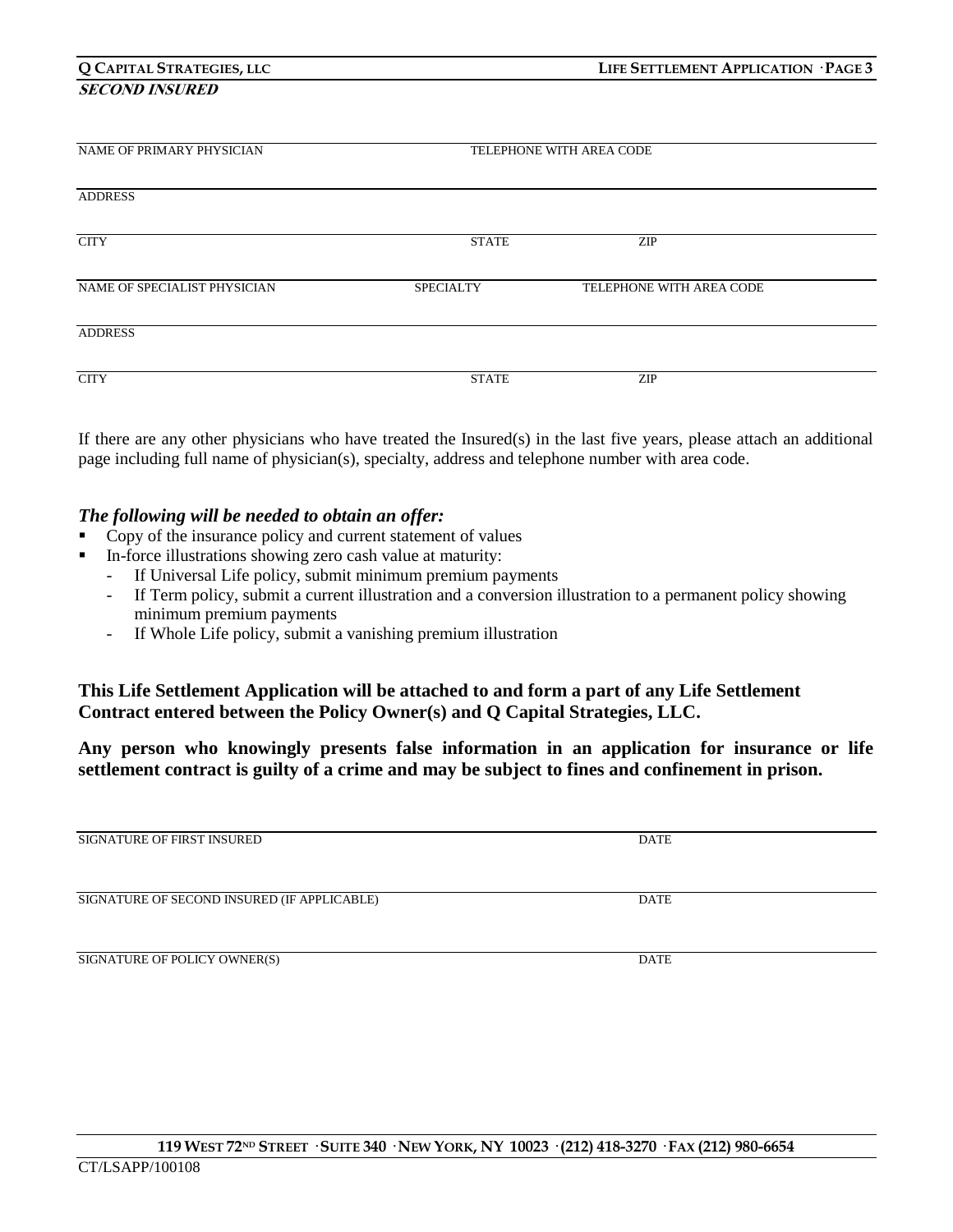## **AUTHORIZATION FOR RELEASE AND USE OF MEDICAL AND/OR INSURANCE INFORMATION (signed by the Insured(s) and Policy Owner(s))**

I/We hereby authorize any physician, medical practitioner, hospital, clinic or any other medical facility, insurance support organization, pharmacy, government agency, insurance company, group policyholder, employer, benefits plan administrator, or any other institution or person to provide to Q Capital Strategies, LLC and/or its authorized representatives or assignees, to any life settlement broker or insurance producer utilized by the Policy Owner(s), and, if the Policy was issued less than two (2) years from the date of this Life Settlement Application, to the insurance company that issued the Policy covering the life of the Insured(s) any and all information as to diagnosis, treatment and prognosis with respect to any physical or mental condition of the Insured(s) including psychiatric condition, or drug and alcohol abuse.

This Authorization allows for the disclosure, inspection and copying of any and all records, reports, and/or documents, including any underlying data, regarding the care and treatment of the Insured(s) and any other information in your possession concerning any treatment or hospitalization, including but not limited to, all testing materials completed by or administered to the Insured(s), along with any and all medical bills in your possession and control.

I/We understand that the information authorized for release may also include personal information and insurance policy information, including but not limited to, forms, riders and amendments concerning the life insurance policy(ies) on which I/We are the Policy Owner(s) or Insured(s).

This Authorization allows Q Capital Strategies, LLC and its authorized representatives and assignees to use the medical or insurance information, and to disclose such information to their funding sources, their medical underwriters, insurers and contingency reinsurers. The Authorization set forth is granted to Q Capital Strategies, LLC, each subsequent owner of the Policy, any party who is a potential purchaser of the Policy from any subsequent owner, and their respective funding sources and their authorized representatives, medical underwriters, insurers and contingency reinsurers. The receipt, use and disclosure of the information obtained pursuant to this Authorization is for the purpose of pursuing and completing the sale or resale of life insurance policy(ies) on which I/We are the Policy Owner(s) or Insured(s), and permitting Q Capital Strategies, LLC or any subsequent Policy Owner(s) to obtain any amounts payable to the owner or beneficiary of the Policy(ies). I/We hereby expressly authorize such receipt, use and disclosure.

I/We agree that a photographic copy or facsimile of this Authorization shall be valid as the original. I/We agree that this Authorization shall remain valid for the lifetime of the undersigned Insured (or the last to survive if more than one undersigned Insured), absent any provision of any applicable state statute or regulation to the contrary, in which event it shall remain valid for the maximum period permitted thereunder. I/We understand that all medical information will be kept strictly confidential and will not be released to the Medical Information Bureau.

| <b>NAME OF FIRST INSURED</b> | <b>SIGNATURE</b> | <b>DATE</b> |  |
|------------------------------|------------------|-------------|--|
| NAME OF SECOND INSURED       | <b>SIGNATURE</b> | <b>DATE</b> |  |
| NAME OF POLICY OWNER(S)      | <b>SIGNATURE</b> | <b>DATE</b> |  |
| <b>NAME OF WITNESS</b>       | <b>SIGNATURE</b> | <b>DATE</b> |  |
| <b>NAME OF WITNESS</b>       | <b>SIGNATURE</b> | <b>DATE</b> |  |

**PHOTOCOPIES AND/OR FACSIMILES OF THIS DOCUMENT SHALL BE AS VALID AS THE ORIGINAL**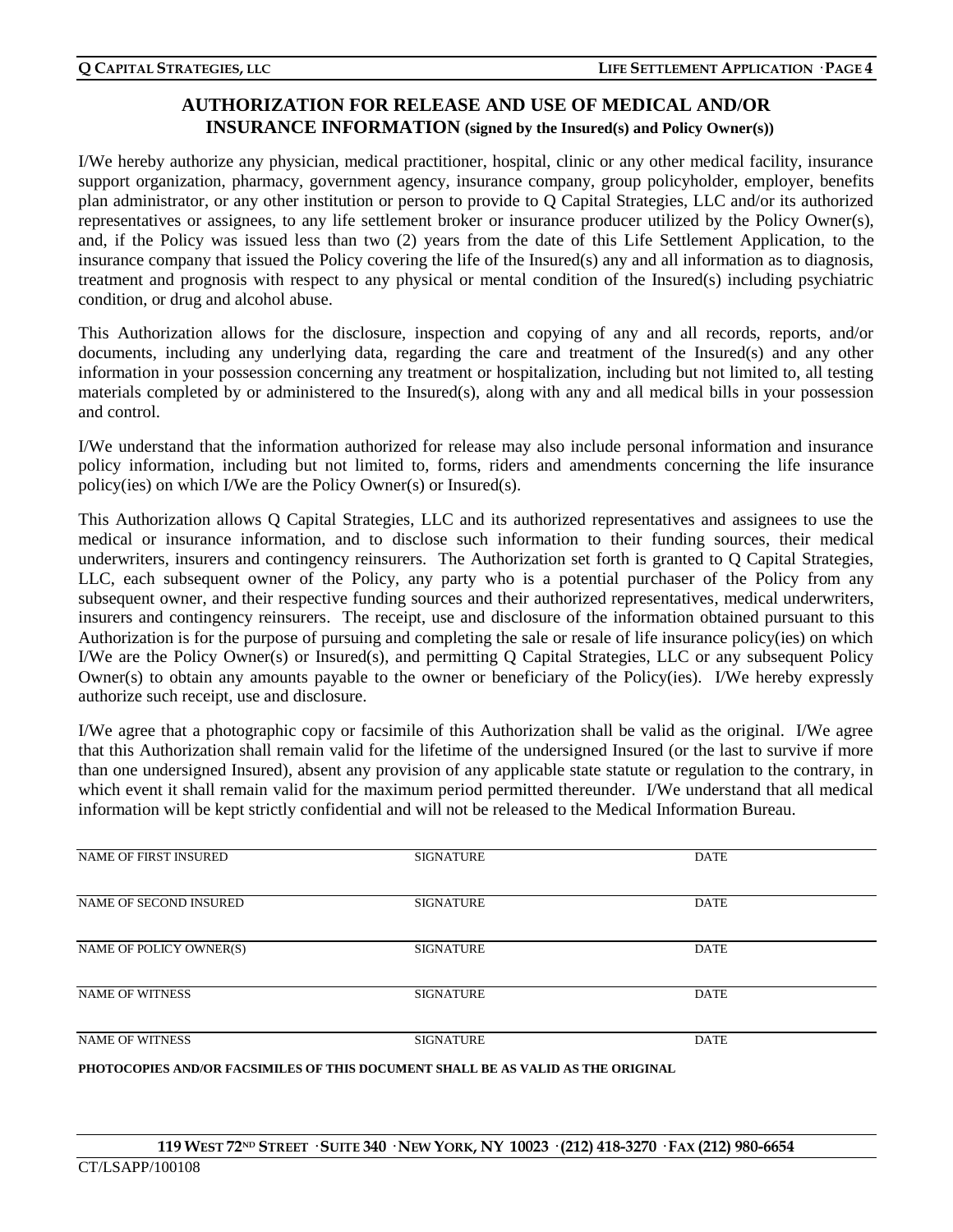#### **AUTHORIZATION FOR RELEASE OF INSURANCE POLICY INFORMATION**

(signed by the Policy Owner(s))

I/We hereby authorize the insurance company to release directly to Q Capital Strategies, LLC and/or its authorized representatives or assignees any and all information and forms in connection with the policy(ies) listed below (including, but not limited to, verification of coverage, any illustrations or any conversions, thereat). As per my/our specific instructions as the Policy Owner(s), please fax the requested information to Q Capital Strategies, LLC directly and forward a copy to the undersigned Policy Owner(s).

I/We agree that a photographic copy or facsimile of this Authorization shall be valid as the original.

I/We agree that this Authorization shall remain valid for three years, absent any provision of any applicable state statute or regulation to the contrary, in which event it shall remain valid for the maximum period permitted thereunder.

| NAME OF POLICY OWNER(S) | <b>SIGNATURE</b>         | <b>DATE</b>                      |  |
|-------------------------|--------------------------|----------------------------------|--|
| <b>ADDRESS</b>          |                          | SOCIAL SECURITY OR TAX ID NUMBER |  |
| <b>CITY</b>             | <b>STATE</b>             | <b>ZIP</b>                       |  |
| POLICY NUMBER 1         | <b>INSURANCE COMPANY</b> |                                  |  |
| POLICY NUMBER 2         | <b>INSURANCE COMPANY</b> |                                  |  |
| <b>POLICY NUMBER 3</b>  | <b>INSURANCE COMPANY</b> |                                  |  |
| <b>NAME OF WITNESS</b>  | <b>SIGNATURE</b>         | <b>DATE</b>                      |  |
| <b>NAME OF WITNESS</b>  | <b>SIGNATURE</b>         | <b>DATE</b>                      |  |

#### **PHOTOCOPIES AND/OR FACSIMILES OF THIS DOCUMENT SHALL BE AS VALID AS THE ORIGINAL**